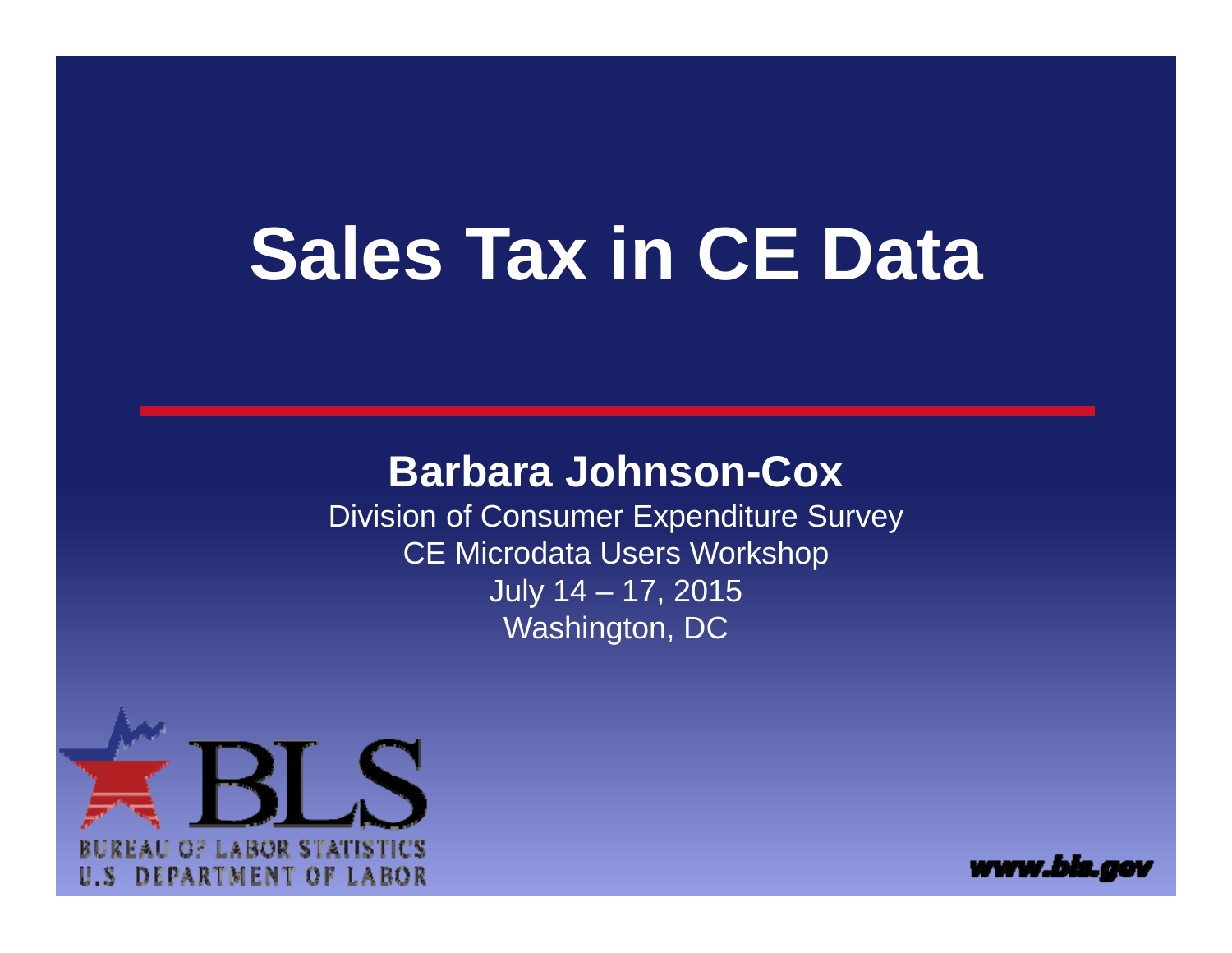#### **Outline**

■ Sales Tax Edit Overview

■ Sales Tax Rate File

■ Sales Tax – Diary Survey

■ Sales Tax – Interview Survey

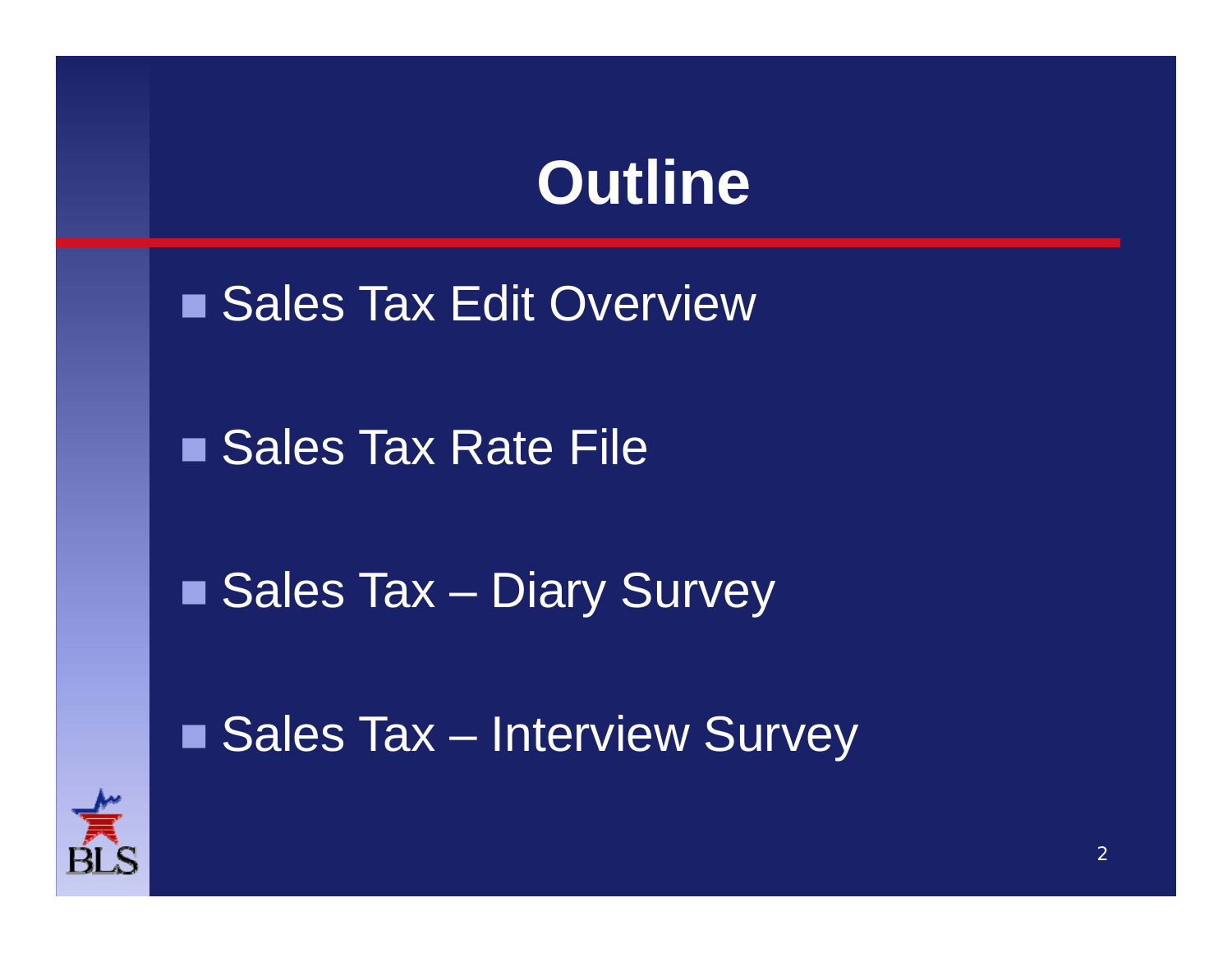#### **Sales Tax Edit Overview**

- Purpose: Apply "Sales Tax" to cost fields that we collect.
- Questionnaire sections that we apply Sales tax are:
	- ▶ Appliances and household equipment
	- ▶ Household Item repairs, service contracts and furniture repairs
	- ▶ Household furnishings
	- ▶ Clothing items
	- ▶ Owned vehicles
	- ▶ Vehicle operating expenses

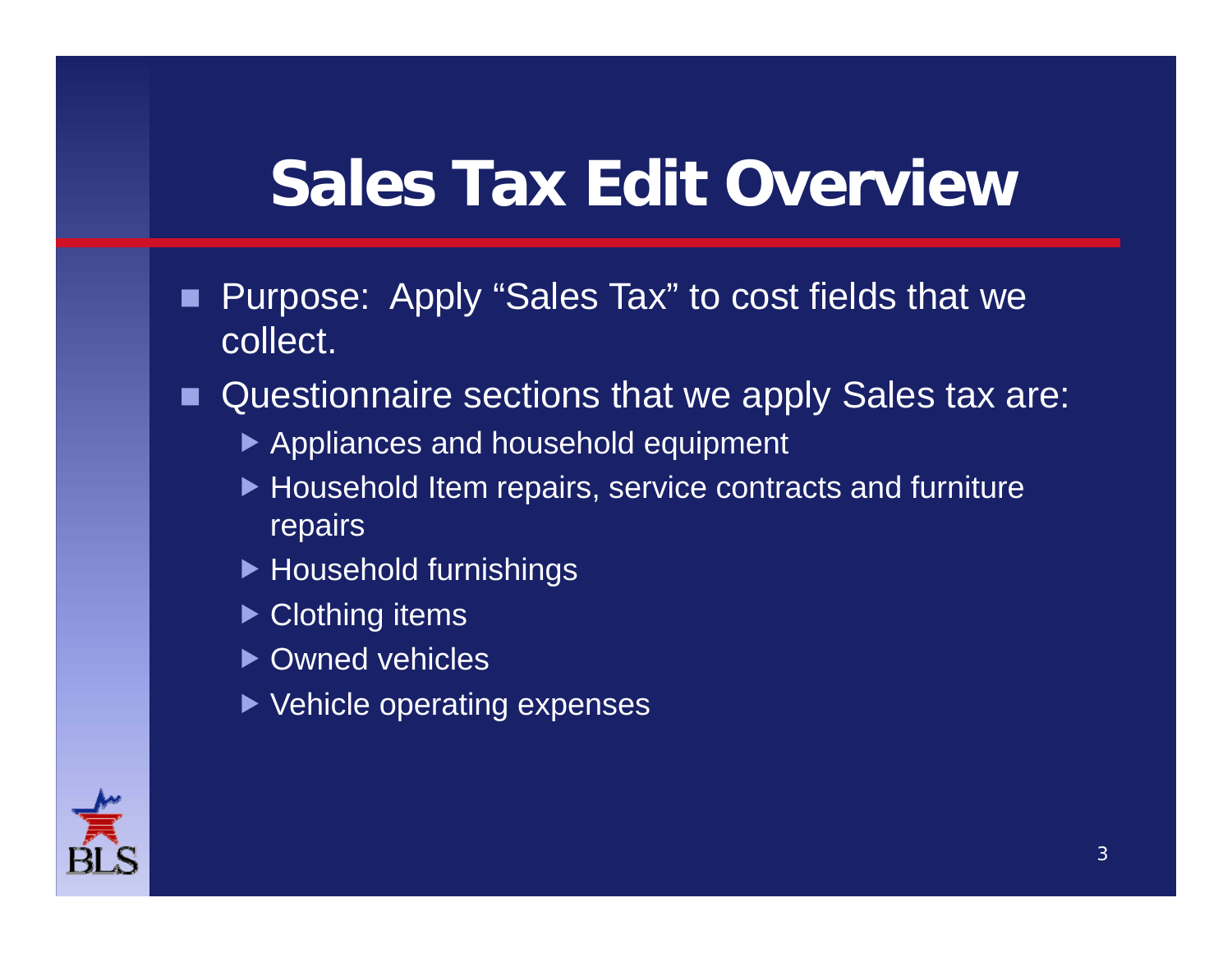#### **Sales Tax Rate Files**

■ Separate files: One for Diary and one for Interview

▶ Updated annually ▶ Organized by State and item ▶ Sales tax rate

–Based on the State

–Based on the particular item

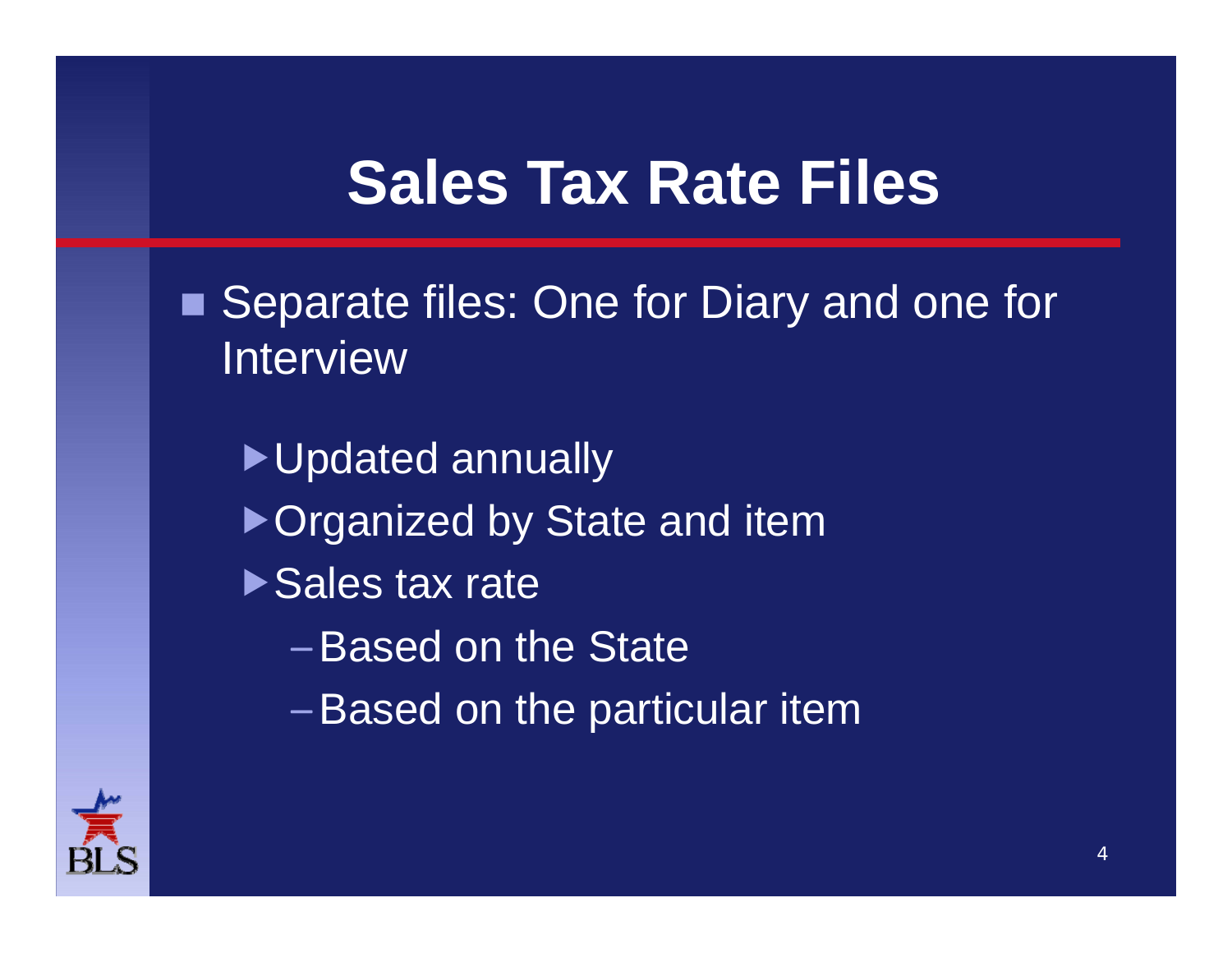### **Sales Tax Rate File**

| X∄<br>STAXTABL 2014 01 - Excel<br>$\ddot{\phantom{a}}$<br>7 |                                                                                                          |                               |                                                                                        |                                                     |                                                  |                                                                   |                  |                              |                       |                           |                      |                                                  |                       |                | <b>? 困 - 日 ×</b> |                      |        |                                          |                 |               |   |                       |
|-------------------------------------------------------------|----------------------------------------------------------------------------------------------------------|-------------------------------|----------------------------------------------------------------------------------------|-----------------------------------------------------|--------------------------------------------------|-------------------------------------------------------------------|------------------|------------------------------|-----------------------|---------------------------|----------------------|--------------------------------------------------|-----------------------|----------------|------------------|----------------------|--------|------------------------------------------|-----------------|---------------|---|-----------------------|
|                                                             | <b>FILE</b><br>HOME<br>H<br>INSERT<br>PAGE LAYOUT<br>FORMULAS<br>DATA<br>REVIEW<br><b>R</b><br>VIEW<br>W |                               |                                                                                        |                                                     |                                                  |                                                                   |                  |                              |                       |                           |                      |                                                  | Tseng, Neil - BLS v Q |                |                  |                      |        |                                          |                 |               |   |                       |
|                                                             | ŗ<br>X <sub>cut</sub>                                                                                    |                               | N                                                                                      | M                                                   | $\overline{A}$                                   |                                                                   |                  |                              |                       |                           |                      |                                                  |                       |                |                  |                      |        | $\sum$ AutoSum $\rightarrow$             |                 |               |   |                       |
|                                                             |                                                                                                          |                               | Arial                                                                                  | $\equiv$<br>$\overline{A}$<br>$-10$<br>$\mathbf{A}$ | $\equiv \equiv$                                  | Wrap Text<br>め・                                                   |                  | Text                         |                       |                           | ∎⊭                   | Normal                                           |                       | <b>Bad</b>     |                  | ŧ<br>$\mathbb{R}$    | f<br>₩ |                                          | $\frac{A}{Z}$   |               |   |                       |
| Paste                                                       | lin Copy +                                                                                               |                               | B I U                                                                                  | $\mathbb{H}$ +<br>⇘<br>$\mathbf{A}$ +               |                                                  | $\equiv \equiv \equiv \equiv \equiv \equiv$ Merge & Center $\sim$ |                  | $$ + 96 +$                   |                       | $+0.00$                   |                      | Conditional Format as Good                       |                       | <b>Neutral</b> | ╞                | Insert Delete Format |        | $\overline{\Psi}$ Fill $\overline{\Psi}$ |                 | Sort & Find & |   |                       |
|                                                             |                                                                                                          | Format Painter                |                                                                                        |                                                     |                                                  |                                                                   |                  |                              |                       |                           | Formatting * Table * |                                                  |                       |                |                  |                      |        | Clear -                                  | Filter v Select |               |   |                       |
|                                                             | Clipboard                                                                                                |                               | Гy.<br>Font<br>G.<br>Styles<br>Fs.<br>Alignment<br>$\overline{\mathbb{F}_2}$<br>Number |                                                     |                                                  |                                                                   |                  |                              |                       |                           |                      |                                                  |                       |                |                  | Cells                |        |                                          | Editing         |               |   | $\boldsymbol{\wedge}$ |
|                                                             |                                                                                                          |                               |                                                                                        |                                                     |                                                  |                                                                   |                  |                              |                       |                           |                      |                                                  |                       |                |                  |                      |        |                                          |                 |               |   |                       |
|                                                             | 116165                                                                                                   |                               | fx<br>$\times$<br>$\checkmark$<br>.06100                                               |                                                     |                                                  |                                                                   |                  |                              |                       |                           |                      |                                                  |                       |                |                  |                      |        |                                          |                 |               |   | $\checkmark$          |
|                                                             | $\mathbf{C}$                                                                                             | D                             | Ε                                                                                      | F                                                   | G                                                | H                                                                 |                  |                              | К                     |                           | M                    | N                                                | $\circ$               | P              | Q<br>R           | s                    | T      | U                                        | V               | W             | X | $Y =$                 |
|                                                             | <b>State FIPS Record</b><br>Code                                                                         | <b>Type</b>                   | <b>Item Code</b>                                                                       | <b>Screener</b>                                     | Field                                            | <b>Expense</b> Item Range                                         | <b>Tax Rate</b>  | <b>Start</b><br><b>Month</b> | <b>Start Year End</b> | <b>Month</b>              | <b>End Year</b>      | Row<br><b>Comment</b>                            |                       |                |                  |                      |        |                                          |                 |               |   |                       |
|                                                             |                                                                                                          |                               |                                                                                        |                                                     |                                                  |                                                                   |                  |                              |                       |                           |                      | <b>s</b>                                         |                       |                |                  |                      |        |                                          |                 |               |   |                       |
|                                                             |                                                                                                          |                               |                                                                                        |                                                     |                                                  |                                                                   |                  |                              |                       |                           |                      |                                                  |                       |                |                  |                      |        |                                          |                 |               |   |                       |
| $\overline{1}$                                              |                                                                                                          |                               |                                                                                        |                                                     |                                                  |                                                                   |                  |                              |                       |                           |                      |                                                  |                       |                |                  |                      |        |                                          |                 |               |   |                       |
| $\overline{2}$                                              | <b>STATE</b>                                                                                             | <b>RTYPE</b>                  | <b>ITEM</b>                                                                            | <b>SCRN</b>                                         | <b>COST</b>                                      | <b>ITEMRNG</b>                                                    | <b>RATE</b>      | <b>STAMO</b>                 | <b>STAYR</b>          | <b>ENDMO ENDYR</b>        |                      | <b>COMMENTS</b>                                  |                       |                |                  |                      |        |                                          |                 |               |   |                       |
| $\overline{3}$                                              | ъ                                                                                                        | ٠                             | 'n,                                                                                    |                                                     | 'n                                               | 7                                                                 | $\mathbf{B}$     | $\overline{2}$               | 4                     | $\overline{2}$            | $\overline{A}$       | 7200                                             |                       |                |                  |                      |        |                                          |                 |               |   |                       |
|                                                             |                                                                                                          | <b>4 AX TABLE (INTERVIEW)</b> |                                                                                        |                                                     |                                                  |                                                                   |                  |                              |                       |                           |                      |                                                  |                       |                |                  |                      |        |                                          |                 |               |   |                       |
| -5                                                          | Alabama                                                                                                  |                               |                                                                                        |                                                     |                                                  |                                                                   |                  |                              |                       |                           |                      |                                                  |                       |                |                  |                      |        |                                          |                 |               |   |                       |
| 6 <sup>1</sup>                                              | $^{6}$                                                                                                   | <b>APA</b>                    | <b>MAJAPPLY</b>                                                                        | <b>MAJTAX</b>                                       | <b>MAJPURX 100-999</b>                           |                                                                   | .06000           | $^{61}$                      | 1994                  | $^{6}$                    | 2003                 | Major Appliance Purchase                         |                       |                |                  |                      |        |                                          |                 |               |   |                       |
| $77$ 01                                                     |                                                                                                          | <b>APA</b>                    | <b>MAJAPPLY</b>                                                                        | <b>MAJTAX</b>                                       | <b>MAJRENT 100-999</b>                           |                                                                   | .06000           | $^{61}$                      | 1994                  | $^{6}$                    | 2003                 | <b>Major Appliance Rental</b>                    |                       |                |                  |                      |        |                                          |                 |               |   |                       |
| 8 01                                                        |                                                                                                          | <b>APB</b>                    | <b>MINAPPLY</b>                                                                        | <b>MINTAX</b>                                       | <b>MINPURX 100-999</b>                           |                                                                   | .06000           | $^{61}$                      | 1994                  | $^{6}$                    | 2003                 | Minor Appliance Purchase                         |                       |                |                  |                      |        |                                          |                 |               |   |                       |
| $9^{6}01$                                                   |                                                                                                          | <b>APB</b>                    | <b>MINAPPLY</b>                                                                        | <b>MINTAX</b>                                       | <b>MINRENT</b> 100-999                           |                                                                   | .06000           | $^{61}$                      | 1994                  | $^{6}$                    | 2003                 | <b>Minor Appliance Rental</b>                    |                       |                |                  |                      |        |                                          |                 |               |   |                       |
| 10 01<br>$11\ 01$                                           |                                                                                                          | EQB                           | <b>APPRPRYB</b>                                                                        | <b>REPAIRTX</b>                                     | <b>REPAIRX 100-110</b>                           |                                                                   | .06000           | $^{6}$<br>01                 | 1994                  | 0 <sub>3</sub><br>$^{63}$ | 2003<br>2003         | Repair/Service                                   |                       |                |                  |                      |        |                                          |                 |               |   |                       |
| 12 01                                                       |                                                                                                          | EQB<br>EQB                    | <b>APPRPRYB</b><br><b>APPRPRYB</b>                                                     | <b>REPAIRTX</b><br><b>REPAIRTX</b>                  | <b>REPAIRX 120-180</b><br><b>REPAIRX 190-200</b> |                                                                   | .06000<br>.06000 | 01                           | 1994<br>1994          | $^{63}$                   | 2003                 | Repair/Service                                   |                       |                |                  |                      |        |                                          |                 |               |   |                       |
| 13 01                                                       |                                                                                                          | EQB                           | <b>APPRPRYB</b>                                                                        | <b>REPAIRTX</b>                                     | <b>REPAIRX 210-220</b>                           |                                                                   | .06000           | 01                           | 1994                  | 03                        | 2003                 | Repair/Service<br>Repair/Service                 |                       |                |                  |                      |        |                                          |                 |               |   |                       |
| 14 01                                                       |                                                                                                          | <b>EQD</b>                    | <b>FURNREPY</b>                                                                        | <b>FRNREPTX</b>                                     | <b>FURNREF 100-999</b>                           |                                                                   | .06000           | $^{6}$                       | 1994                  | 03                        | 2001                 | <b>Furniture Repair</b>                          |                       |                |                  |                      |        |                                          |                 |               |   |                       |
| 15 01                                                       |                                                                                                          | <b>FRA</b>                    | <b>FURNPURY</b>                                                                        | <b>FRNPURTX</b>                                     | <b>FURNPUF 100-103</b>                           |                                                                   | .06000           | 01                           | 1994                  | 03                        | 2003                 | <b>Home Furnishing</b>                           |                       |                |                  |                      |        |                                          |                 |               |   |                       |
| 16 01                                                       |                                                                                                          | <b>FRA</b>                    | <b>FURNPURY</b>                                                                        | <b>FRNPURTX</b>                                     | <b>FURNPUF 104-104</b>                           |                                                                   | .06000           | 01                           | 1994                  | $^{6}$                    | 2003                 | <b>Home Furnishing</b>                           |                       |                |                  |                      |        |                                          |                 |               |   |                       |
| 17 01                                                       |                                                                                                          | <b>FRA</b>                    | <b>FURNPURY</b>                                                                        | <b>FRNPURTX</b>                                     | <b>FURNPUF 105-122</b>                           |                                                                   | .06000           | $^{61}$                      | 1994                  | $^{6}$                    | 2003                 | <b>Home Furnishing</b>                           |                       |                |                  |                      |        |                                          |                 |               |   |                       |
| 18 01                                                       |                                                                                                          | <b>FRA</b>                    | <b>FURNPURY</b>                                                                        | <b>FRNPURTX</b>                                     | <b>FURNPUF 130-131</b>                           |                                                                   | .06000           | 01                           | 1994                  | $^{6}$                    | 2003                 | <b>Home Furnishing</b>                           |                       |                |                  |                      |        |                                          |                 |               |   |                       |
| 19 01                                                       |                                                                                                          | <b>FRA</b>                    | <b>FURNPURY</b>                                                                        | <b>FRNPURTX</b>                                     | <b>FURNPUF 140-141</b>                           |                                                                   | .06000           | $^{6}$                       | 1994                  | $^{6}$                    | 2003                 | <b>Home Furnishing</b>                           |                       |                |                  |                      |        |                                          |                 |               |   |                       |
| 20 01                                                       |                                                                                                          | <b>FRA</b>                    | <b>FURNPURY</b>                                                                        | <b>FRNPURTX</b>                                     | <b>FURNPUF 150-160</b>                           |                                                                   | .06000           | 01                           | 1994                  | $^{6}$                    | 2003                 | <b>Home Furnishing</b>                           |                       |                |                  |                      |        |                                          |                 |               |   |                       |
| 21'01                                                       |                                                                                                          | <b>FRA</b>                    | <b>FURNPURY</b>                                                                        | <b>FRNPURTX</b>                                     | <b>FURNPUF 170-180</b>                           |                                                                   | .06000           | 01                           | 1994                  | $^{6}$                    | 2003                 | <b>Home Furnishing</b>                           |                       |                |                  |                      |        |                                          |                 |               |   |                       |
| 22 01<br>23 01                                              |                                                                                                          | <b>FRA</b>                    | <b>FURNPURY</b>                                                                        | <b>FRNPURTX</b>                                     | <b>FURNPUF 181-181</b>                           |                                                                   | .06000           | $^{6}$                       | 1994                  | $^{6}$                    | 2003                 | <b>Home Furnishing</b>                           |                       |                |                  |                      |        |                                          |                 |               |   |                       |
| 24 01                                                       |                                                                                                          | <b>FRA</b><br><b>FRA</b>      | <b>FURNPURY</b><br><b>FURNPURY</b>                                                     | <b>FRNPURTX</b><br><b>FRNPURTX</b>                  | <b>FURNPUF 190-198</b><br><b>FURNPUF 200-205</b> |                                                                   | .06000<br>.06000 | $^{6}$<br>$^{61}$            | 1994<br>1994          | $^{6}$<br>$^{6}$          | 2003<br>2003         | <b>Home Furnishing</b>                           |                       |                |                  |                      |        |                                          |                 |               |   |                       |
| 25 01                                                       |                                                                                                          | <b>FRA</b>                    | <b>FURNPURY</b>                                                                        | <b>FRNPURTX</b>                                     | <b>FURNPUF 210-213</b>                           |                                                                   | .06000           | $^{61}$                      | 1994                  | $^{6}$                    | 2003                 | <b>Home Furnishing</b><br><b>Home Furnishing</b> |                       |                |                  |                      |        |                                          |                 |               |   |                       |
| 26 01                                                       |                                                                                                          | <b>FRA</b>                    | <b>FURNPURY</b>                                                                        | <b>FRNPURTX</b>                                     | <b>FURNPUF 214-214</b>                           |                                                                   | .06000           | $^{61}$                      | 1994                  | $^{6}$                    | 2003                 | <b>Home Furnishing</b>                           |                       |                |                  |                      |        |                                          |                 |               |   |                       |
| 27 01                                                       |                                                                                                          | <b>FRA</b>                    | <b>FURNPURY</b>                                                                        | <b>FRNPURTX</b>                                     | <b>FURNPUF 215-220</b>                           |                                                                   | .06000           | 01                           | 1994                  | $^{6}$                    | 2003                 | <b>Home Furnishing</b>                           |                       |                |                  |                      |        |                                          |                 |               |   |                       |
| 28 01                                                       |                                                                                                          | <b>CLA</b>                    | <b>CLOTHYA</b>                                                                         | <b>CLOTHTXA</b>                                     | <b>CLOTHXA 100-270</b>                           |                                                                   | .06000           | $^{6}$                       | 1994                  | $^{6}$                    | 2003                 | <b>Clothing Purchase</b>                         |                       |                |                  |                      |        |                                          |                 |               |   |                       |
| 29 01                                                       |                                                                                                          | <b>CLA</b>                    | <b>CLOTHYA</b>                                                                         | <b>CLOTHTXA</b>                                     | <b>CLOTHXA 280-280</b>                           |                                                                   | .06000           | 01                           | 1994                  | $^{6}$                    | 2003                 | <b>Clothing Purchase</b>                         |                       |                |                  |                      |        |                                          |                 |               |   |                       |
| 30 01                                                       |                                                                                                          | <b>CLB</b>                    | <b>CLOTHYB</b>                                                                         | <b>CLOTHTXB</b>                                     | <b>CLOTHXB 290-360</b>                           |                                                                   | .06000           | 01                           | 1994                  | $^{63}$                   | 2003                 | <b>Watch/Jewelry Purchase</b>                    |                       |                |                  |                      |        |                                          |                 |               |   |                       |
| 31 01                                                       |                                                                                                          | <b>CLB</b>                    | <b>CLOTHYB</b>                                                                         | <b>CLOTHTXB</b>                                     | <b>CLOTHXB 370-380</b>                           |                                                                   | .06000           | 01                           | 1994                  | $^{6}$                    | 2003                 | <b>Watch/Jewelry Purchase</b>                    |                       |                |                  |                      |        |                                          |                 |               |   |                       |
| 32 01                                                       |                                                                                                          | <b>CLB</b>                    | <b>CLOTHYB</b>                                                                         | <b>CLOTHTXB</b>                                     | <b>CLOTHXB 390-390</b>                           |                                                                   | .06000           | $^{6}$                       | 1994                  | $^{63}$                   | 2003                 | <b>Watch/Jewelry Purchase</b>                    |                       |                |                  |                      |        |                                          |                 |               |   | ÷                     |
|                                                             | $\left\langle 1\right\rangle$                                                                            | <b>STAXTABD</b>               | <b>STAXTABI</b>                                                                        | $\bigoplus$                                         |                                                  |                                                                   |                  |                              |                       |                           |                      |                                                  |                       | $\frac{1}{2}$  |                  |                      |        |                                          |                 |               |   | $\rightarrow$         |
| <b>READY</b>                                                |                                                                                                          |                               |                                                                                        |                                                     |                                                  |                                                                   |                  |                              |                       |                           |                      |                                                  |                       |                |                  |                      |        | 囲                                        | 画<br>圓          | $\sim$ $-$    |   | + 100%                |

 $\frac{1}{2}$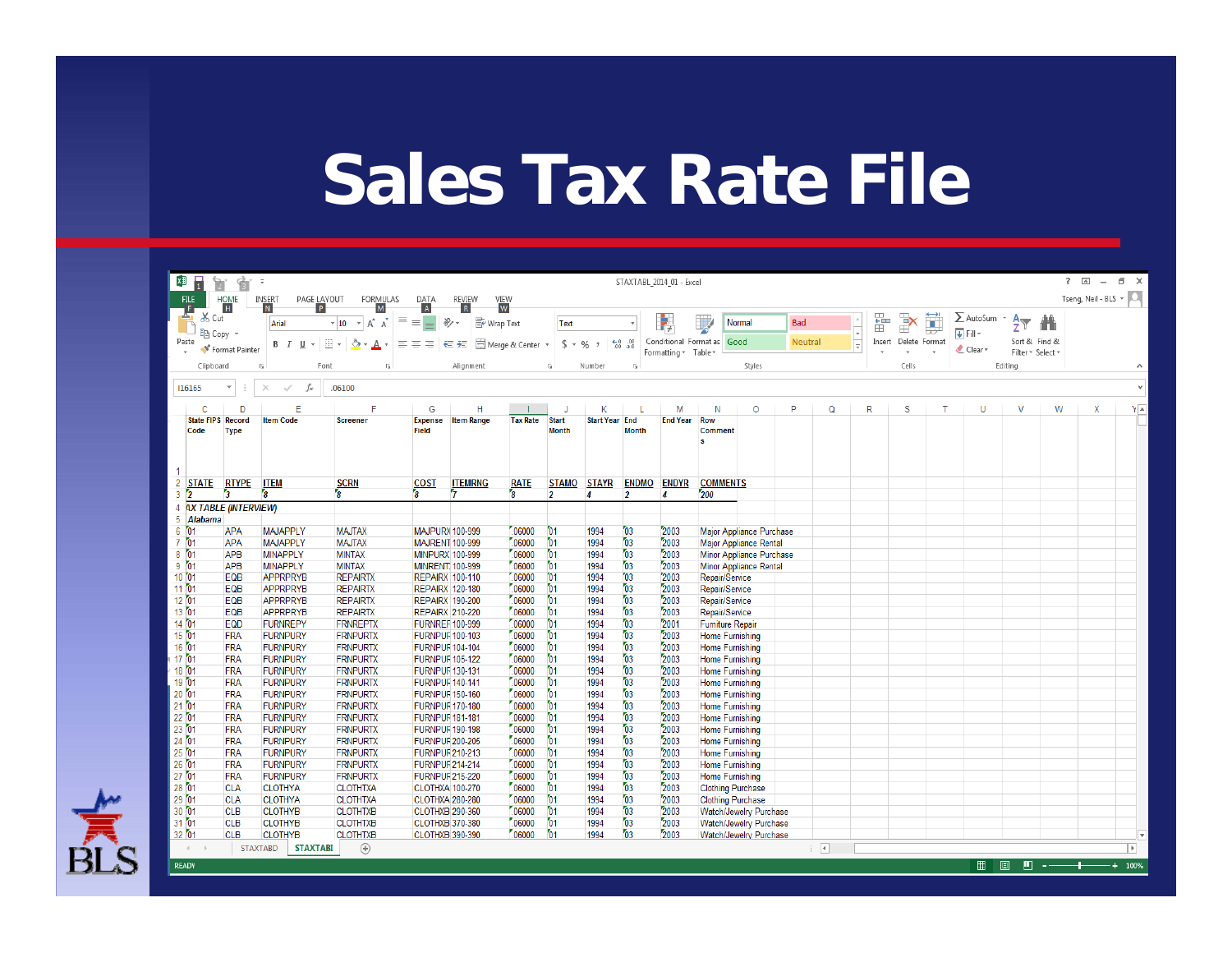### **Sales Tax Rate Resource Sites**

#### ■ Sales Tax Rates – Resource Sites:

▶ State Department of Taxation & Revenue

- ▶ Federation of Tax Administrators http://www.taxadmin.org/fta/link/
- ▶ The Sales Tax Clearinghouse http://thestc.com/STRates.stm
- ▶ Tax Foundation http://taxfoundation.org/article/state-andlocal-sales-tax-rates-2015
- ▶ Avalara Tax Rates http://www.taxrates.com/state-rates
- ▶ Sale-Tax.com http://sale-tax.com

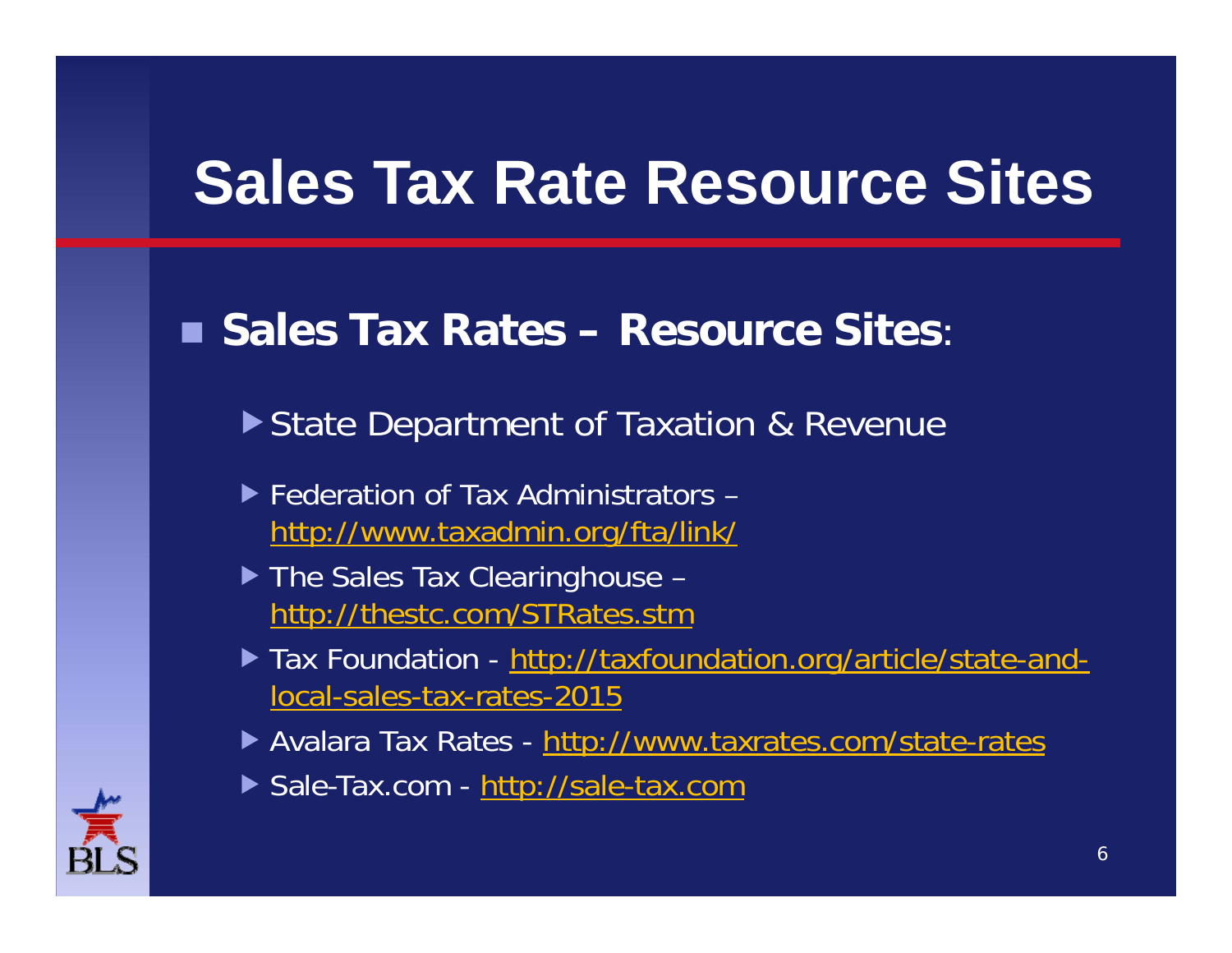#### **Sales Tax – Diary Survey**

 $\blacksquare$  Respondents are instructed NOT to include sales tax for expenditures. ▶ One exception: Food Away from Home

■ For each expenditure, we match the item and the State in which the CU resides.

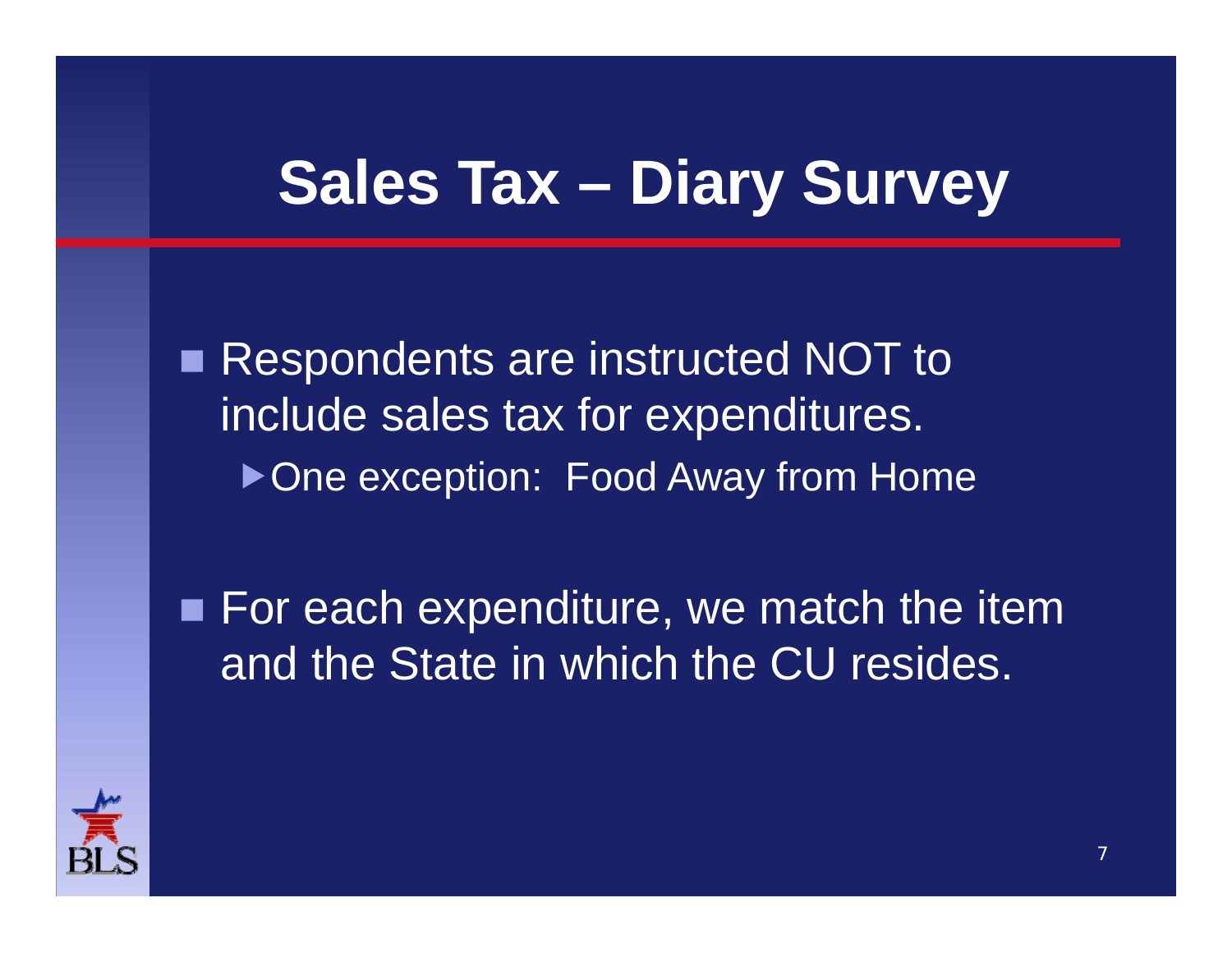### **Sales Tax – Diary Survey**

Food Away from Home

 Assigning Sales Tax Rate ▶ The sales tax rate for the particular item is identified – Based on the item and the State▶ The sales tax "rate" is *assigned* to the item However, the sales tax amount is *not* added to the cost – (Diary instructions tells the respondent to *include* the "sales tax"

in the "cost" reported)

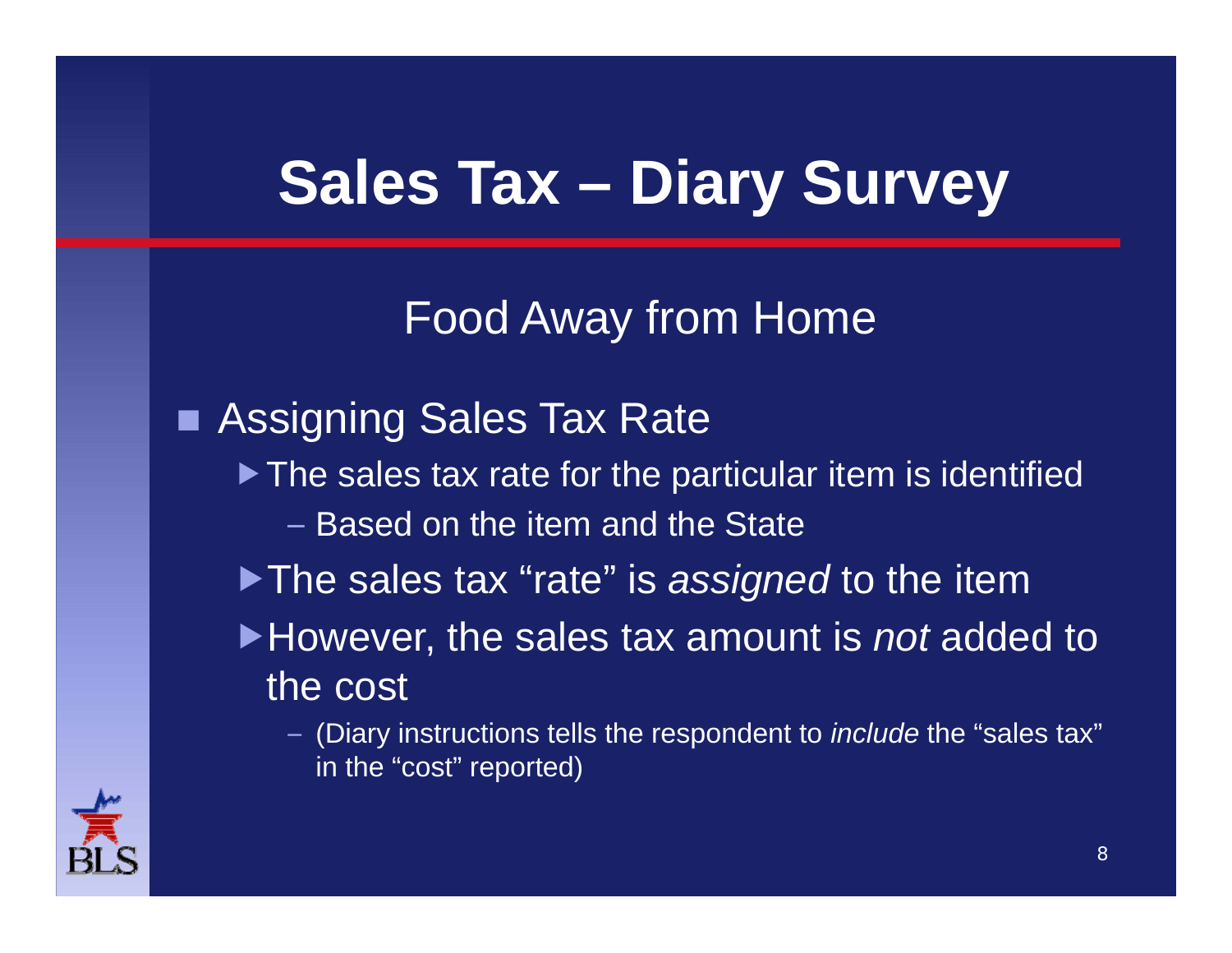#### **Sales Tax – Diary Survey**

#### All Other Diary Sections

 Appropriate sales tax "rate" is determined **Service Service**  Rate is applied to each expenditure cost: *sales tax rate \* cost = sales tax amount*

■ Sales tax "amount" is added to the "cost" of the expenditure item to obtain "total cost". *sales tax amount + cost = total cost*

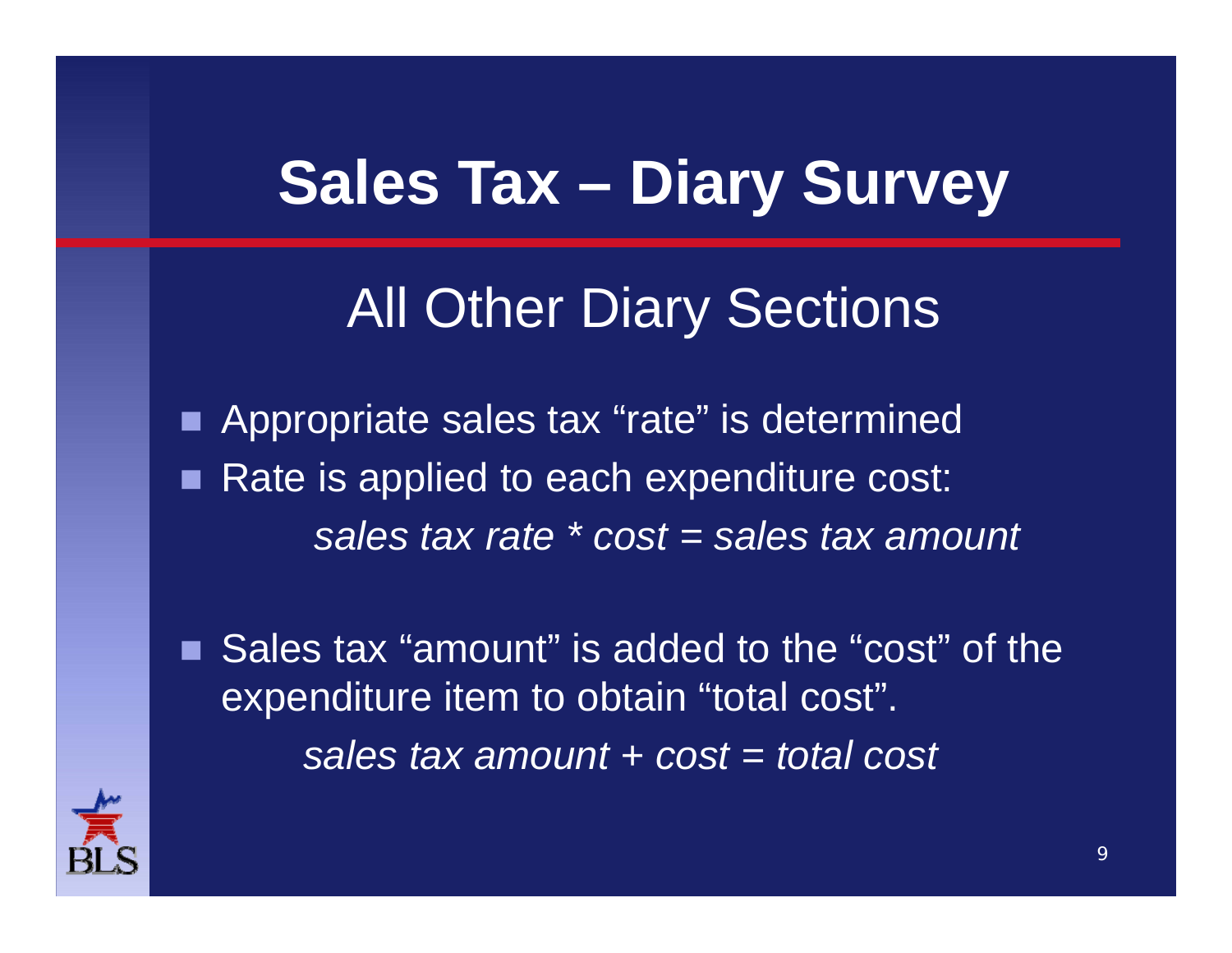#### **Sales Tax – Interview Survey**

- In certain sections, the respondent is *asked* whether the stated expenditure includes sales tax
- Sales tax is added (when necessary) to particular items:
	- ▶ Household appliances and equipment
	- ▶ Household item repairs and service contracts
	- ▶ Household furnishings
	- ▶ Clothing, clothing services, watches, jewelry
	- ▶ Owned vehicles
	- ▶ Vehicle maintenance and repair

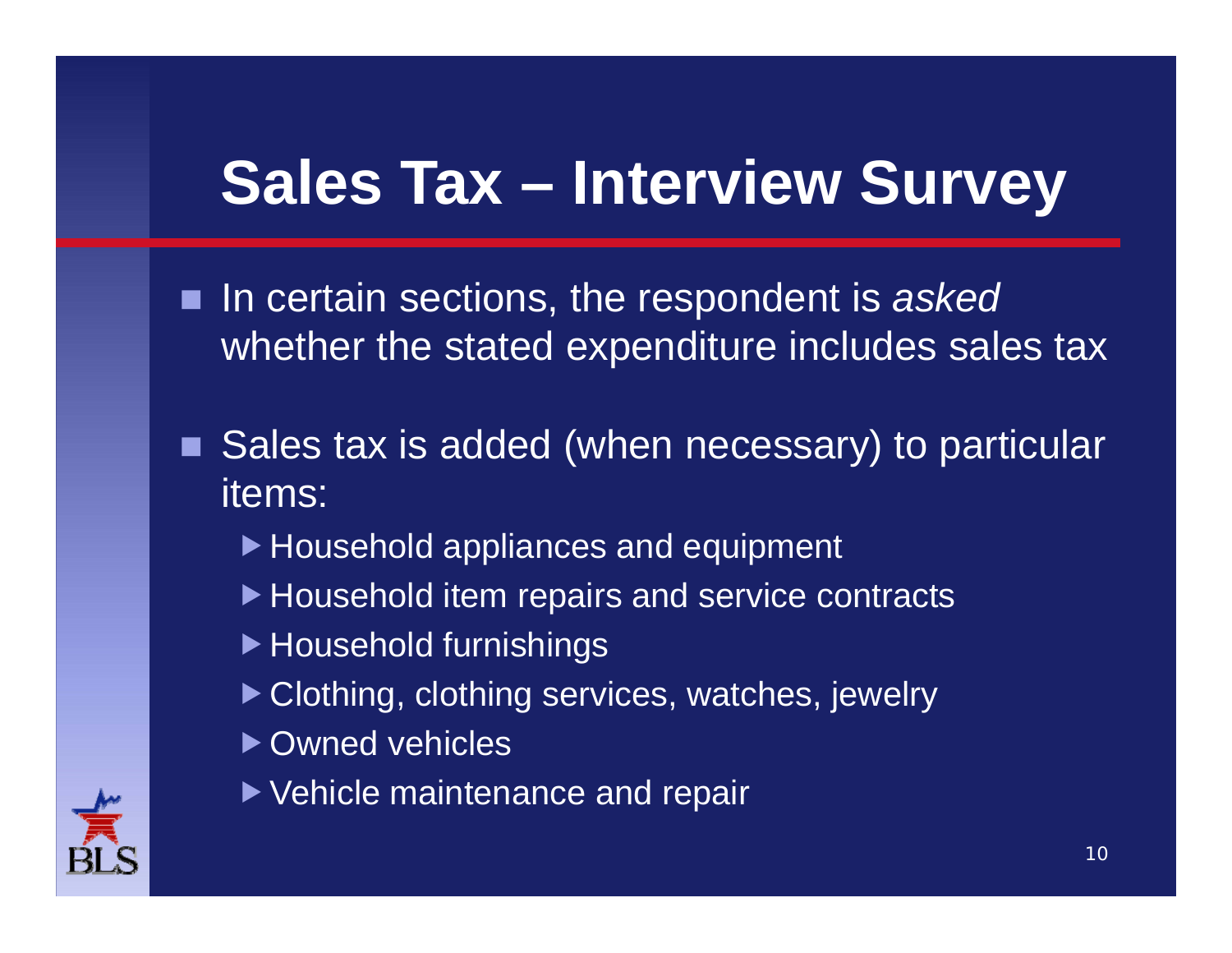#### **Sales Tax – Interview Survey**

**Applied only to specific items**  $\blacksquare$  The appropriate sales tax "rate" is determined п Rate is then applied to the expenditure cost: *tax rate \* cost = sales tax amount*

 Sales tax "amount" is finally added to the expenditure item:

*sales tax amount + cost = total cost*

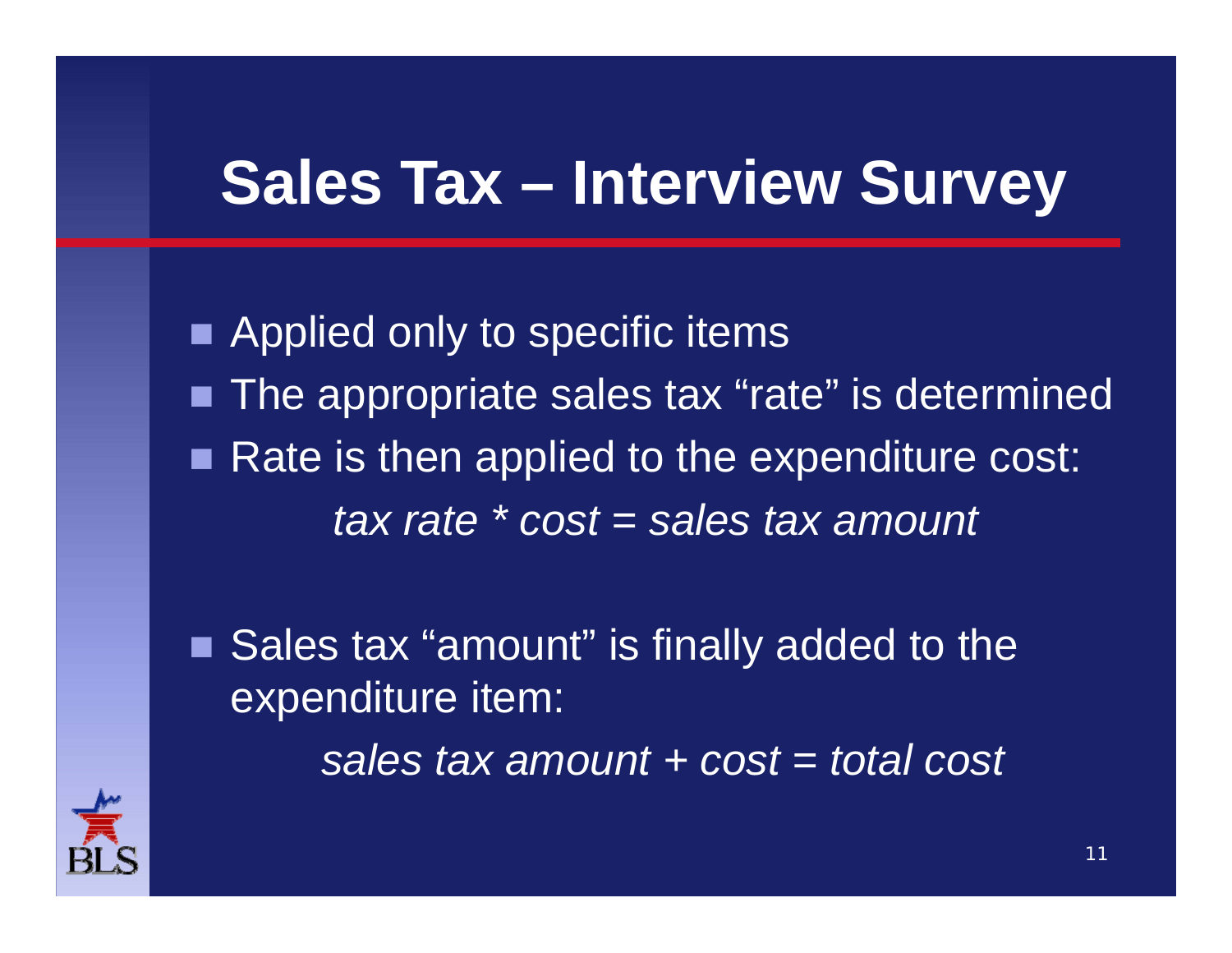## **Both Surveys**

■ Additional Details:

▶ The total cost is rounded to two decimal places

▶ Output is reviewed by an analyst to ensure that taxes are not applied twice